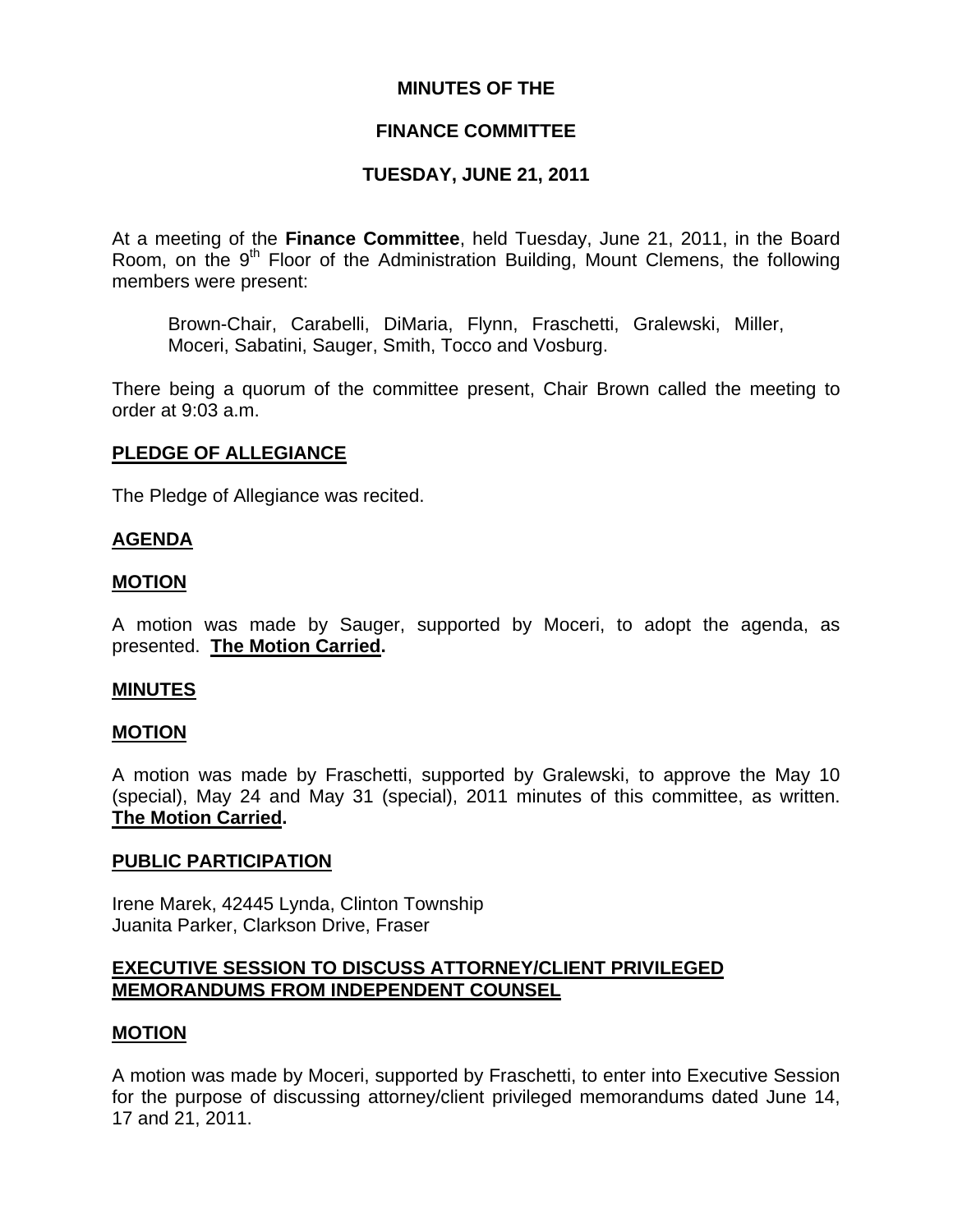A roll call vote was taken as follows:

Voting Yes were Carabelli, Flynn, Fraschetti, Gralewski, Moceri, Sauger, Smith, Vosburg, Miller and Brown. There were 10 "Yes" votes.

### **The Motion Carried.**

In accordance with the motion, committee entered Executive Session at 9:12 a.m., with it concluding at 9:53 a.m.

## **PRESENTATION ON RISK MANAGEMENT & SAFETY DEPARTMENT**

John Anderson, Director, provided an overview of his department, staff and their responsibilities.

Discussion ensued regarding the County Executive's proposal for reorganization of the Risk Management & Safety Department within the Finance and Human Resources Departments.

The following commissioners spoke: Miller, Sauger, Brown, Vosburg, Fraschetti and Flynn.

### **MOTION**

A motion was made by Carabelli, supported by Fraschetti, to receive and file the presentation on the Risk Management and Safety Department. **The Motion Carried.** 

### **REVIEW AND APPROVE BUDGET AMENDMENTS AND PROPOSED BUDGET ORDINANCE FOR FISCAL YEAR 2011**

### **MOTION**

A motion was made by Flynn, supported by DiMaria, to separate the issues. **The Motion Carried.** 

#### **Budget Ordinance**

### **COMMITTEE RECOMMENDATION – MOTION**

A MOTION WAS MADE BY FRASCHETTI, SUPPORTED BY VOSBURG, TO RECOMMEND THAT THE BOARD OF COMMISSIONERS ADOPT THE FISCAL YEAR 2011 GENERAL APPROPRIATIONS ORDINANCE RESTATING AND AMENDING THE FY 2011 BUDGET AND APPROPRIATIONS RESOLUTION, AS PROVIDED BY INDEPENDENT COUNSEL; FURTHER, A COPY OF THIS BOARD OF COMMISSIONERS' ACTION IS DIRECTED TO BE DELIVERED FORTHWITH TO THE OFFICE OF THE COUNTY EXECUTIVE.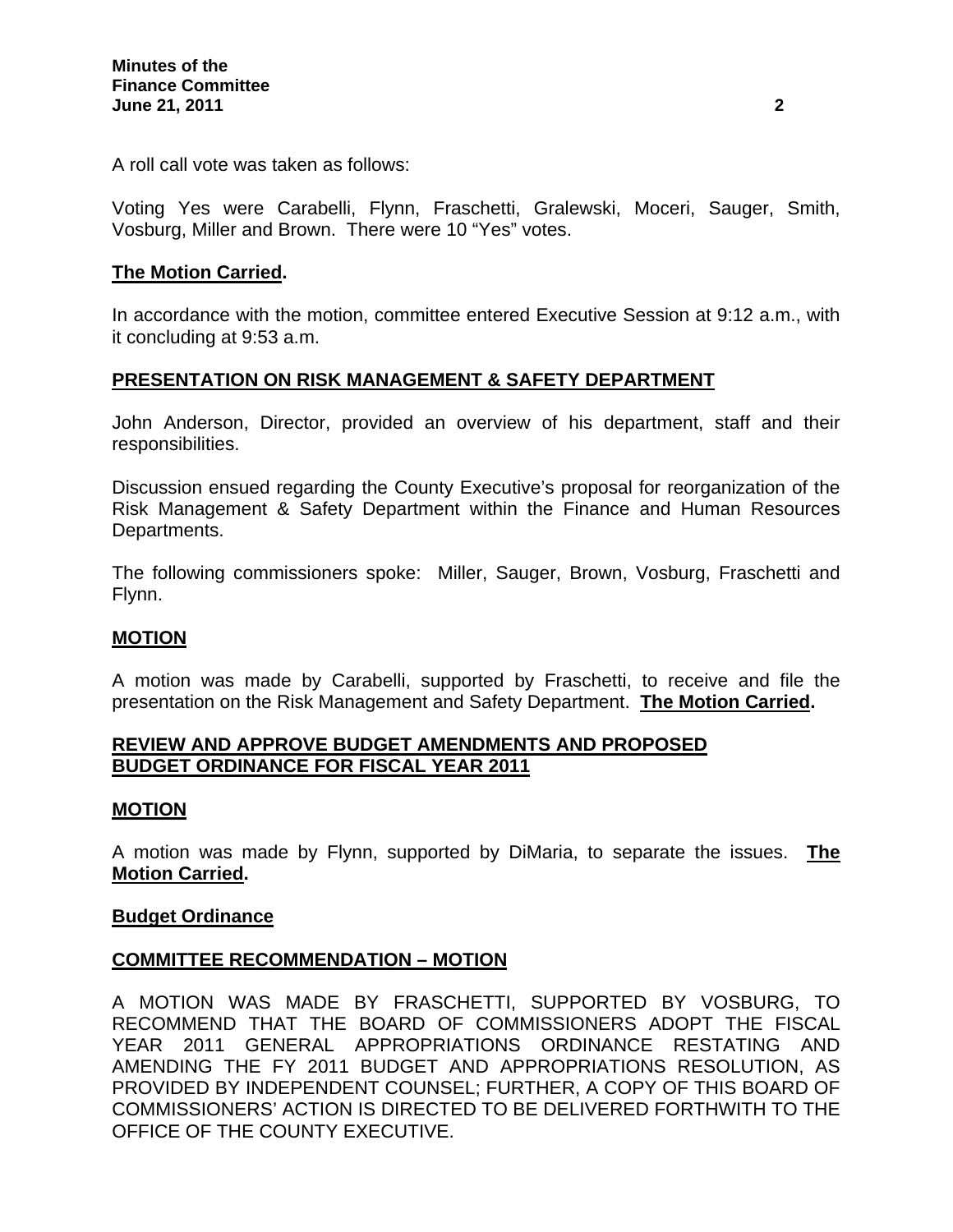After brief discussion, Board Chair Vosburg requested the following friendly amendments: correct section numbering and include the figure of \$13,538,934 in Section 6, Use of Fund Balance. Those were accepted by the maker and supporter.

A recess was taken from 10:29-10:41 a.m. so that copies could be made for distribution to staff and public in attendance.

Commissioner Miller requested a friendly amendment: add number 5 to Ordinance No. That was accepted by the maker and supporter.

The following commissioner spoke: Flynn.

Chair Brown called for a vote on the motion, as amended, and **THE MOTION CARRIED.**

### **Budget Amendments**

## **COMMITTEE RECOMMENDATION – MOTION**

A MOTION WAS MADE BY FRASCHETTI, SUPPORTED BY CARABELLI, TO RECOMMEND THAT THE BOARD OF COMMISSIONERS APPROVE THE BUDGET AMENDMENTS AS SUBMITTED BY THE COUNTY EXECUTIVE; FURTHER, A COPY OF THIS BOARD OF COMMISSIONERS' ACTION IS DIRECTED TO BE DELIVERED FORTHWITH TO THE OFFICE OF THE COUNTY EXECUTIVE.

Commissioner Flynn requested a point of information: he referred to a proposal from the Public Works Department that would have a savings of \$300,000 and asked if that was part of these amendments. Pete Provenzano said the proposal for the Public Works' Wastewater Services Division is included, but adjustments were made by the Public Works Commissioner and those numbers are reflected in the budget amendments.

The following commissioners spoke: Vosburg, Sabatini, Flynn, Miller and Tocco.

Commissioner Miller referred to the bottom of page 1, Health and Community Services, salary and fringes, and asked questions of Pete Provenzano regarding the justification for this, what is happening with the current Health Department and Community Services Agency and why those were not included in the Reorganization Plan.

### **AMENDMENT**

A MOTION WAS MADE BY MOCERI, SUPPORTED BY MILLER, TO AMEND THE BUDGET TO MAINTAIN THE LINE ITEM FOR HEALTH AND COMMUNITY SERVICES, SALARY AND FRINGES, AND ASSOCIATED OPERATING EXPENSES, BUT ZERO IT OUT AND RECOMMEND THAT THE COUNTY EXECUTIVE BRING FORTH AN AMENDMENT WHEN THEY HAVE A PLAN.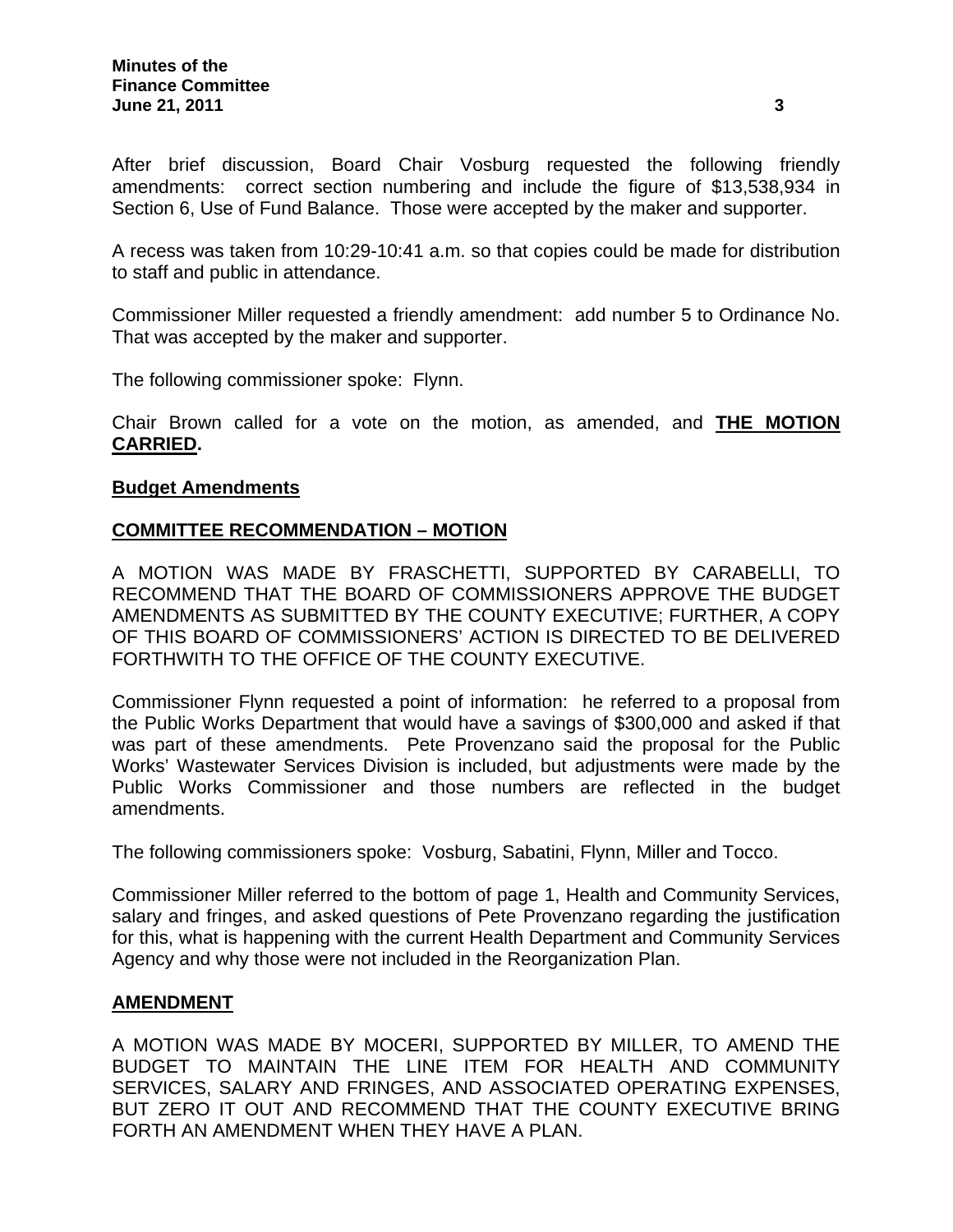The following commissioners spoke: Carabelli and Smith.

A ROLL CALL VOTE WAS TAKEN AS FOLLOWS:

VOTING YES WERE DiMARIA, MOCERI, TOCCO AND MILLER. THERE WERE 4 "YES" VOTES.

VOTING NO WERE CARABELLI, FLYNN, FRASCHETTI, GRALEWSKI, SABATINI, SMITH, VOSBURG AND BROWN. THERE WERE 8 "NO" VOTES.

## **THE MOTION WAS DEFEATED.**

Commissioner Miller referred to the amounts of \$50,000 (legislative consulting) and \$40,191 (unused balance of transition funds) listed under Expenditures, "Other Appropriations: Operating Expenses" and asked for a description and plans for the legislative consulting funds and whether there will be an audit for the expenditure of the transition funds. Explanations were provided by Pete Provenzano.

The following commissioners spoke: Tocco, Carabelli, Smith, Flynn and Vosburg.

### **AMENDMENT**

A MOTION WAS MADE BY MOCERI, SUPPORTED BY FLYNN, TO AMEND THE BUDGET TO EQUALLY DISTRIBUTE THE AMOUNT FOR PROFESSIONAL SERVICES SO THE COMMISSION AND COUNTY EXECUTIVE WOULD EACH RECEIVE \$72,500.

The following commissioners spoke: Carabelli and Smith.

A recess was taken from 11:36-11:43 a.m.

The following commissioners spoke: Miller and Carabelli.

A ROLL CALL VOTE WAS TAKEN AS FOLLOWS:

VOTING YES WERE CARABELLI, DiMARIA, FLYNN, GRALEWSKI, MOCERI, SABATINI, SMITH AND TOCCO. THERE WERE 8 "YES" VOTES.

VOTING NO WERE FRASCHETTI, VOSBURG, MILLER AND BROWN. THERE WERE 4 "NO" VOTES.

## **THE MOTION CARRIED.**

As requested by Commissioner Miller, Pete Provenzano provided an explanation for the expenditure line items of Salary and Fringes and Operating Expenses for the County Executive.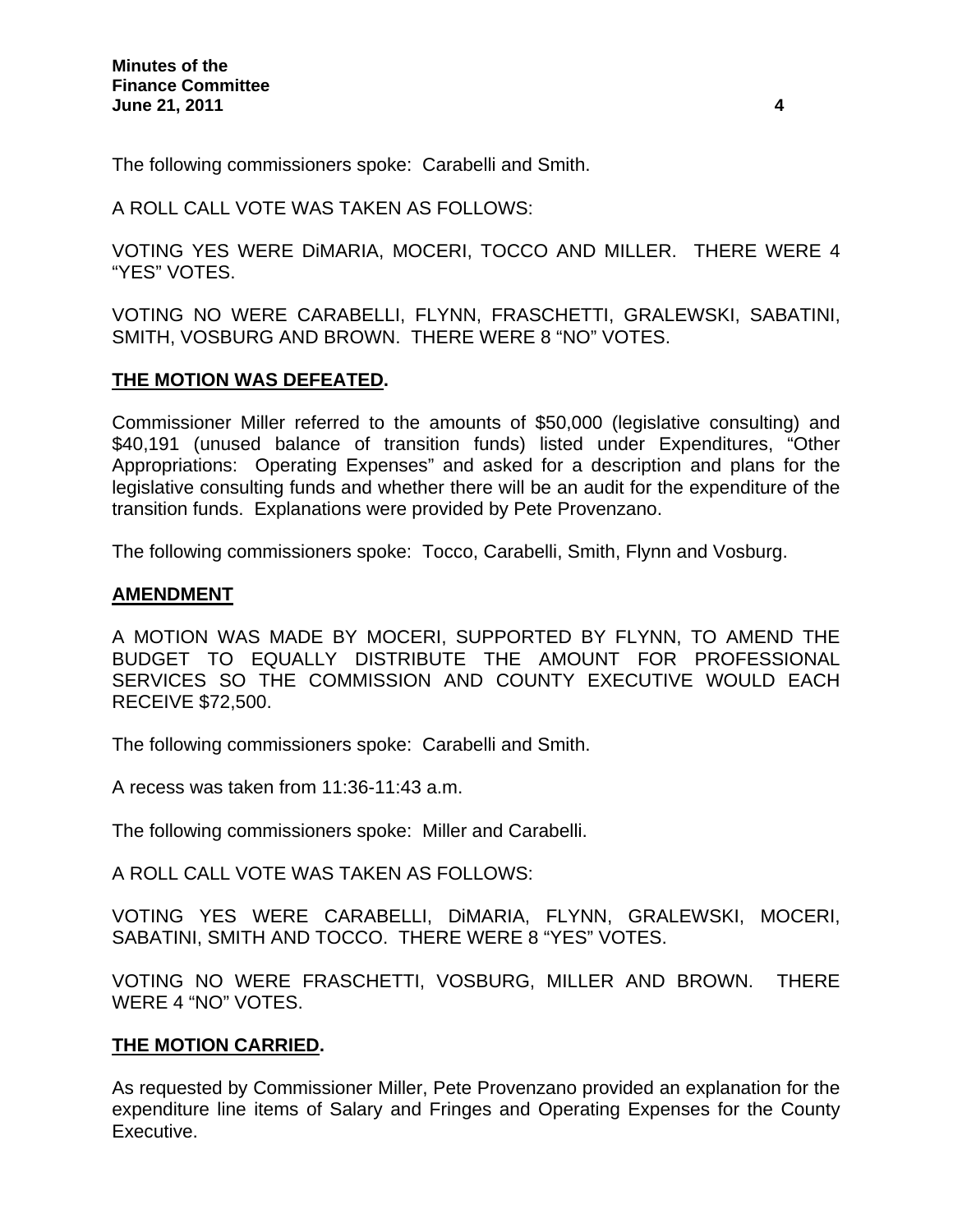The following commissioners spoke: Miller, Moceri, DiMaria and Flynn.

A ROLL CALL VOTE WAS TAKEN ON THE MOTION TO APPROVE THE BUDGET AMENDMENTS, AS AMENDED, AS FOLLOWS:

VOTING YES WERE CARABELLI, DiMARIA, FLYNN, FRASCHETTI, GRALEWSKI, SABATINI, SMITH, VOSBURG AND BROWN. THERE WERE 9 "YES" VOTES.

VOTING NO WERE MOCERI, TOCCO AND MILLER. THERE WERE 3 "NO" VOTES.

## **THE MOTION CARRIED.**

## **APPOINTMENTS OF LAW FIRMS**

### **MOTION**

A motion was made by Fraschetti, supported by Vosburg, to concur in the appointment of the following law firms:

Garan Lucow & Miller, P.C. to represent Macomb County in the litigation entitled Patricia Dewandeler vs. Macomb County, et al, which is pending in the United States District Court and

Plunkett Cooney, P.C. to represent Macomb County in the litigation entitled Shawn Johnson vs. Macomb County, et al, which is pending in the United States District Court.

### **The Motion Carried.**

### **ADOPTION OF PROCLAMATIONS**

### **COMMITTEE RECOMMENDATION – MOTION**

A MOTION WAS MADE BY FRASCHETTI, SUPPORTED BY DiMARIA, TO RECOMMEND THAT THE BOARD OF COMMISSIONERS ADOPT THE FOLLOWING PROCLAMATIONS:

PROCLAIMING SEPTEMBER 11-17, 2011 AS PATRIOT WEEK IN MACOMB COUNTY **(OFFERED BY BOARD CHAIR)** AND

THANKING DOUG MARTZ FOR HIS YEARS OF SERVICE ON THE WATER QUALITY BOARD **(OFFERED BY BOARD CHAIR)**.

### **THE MOTION CARRIED.**